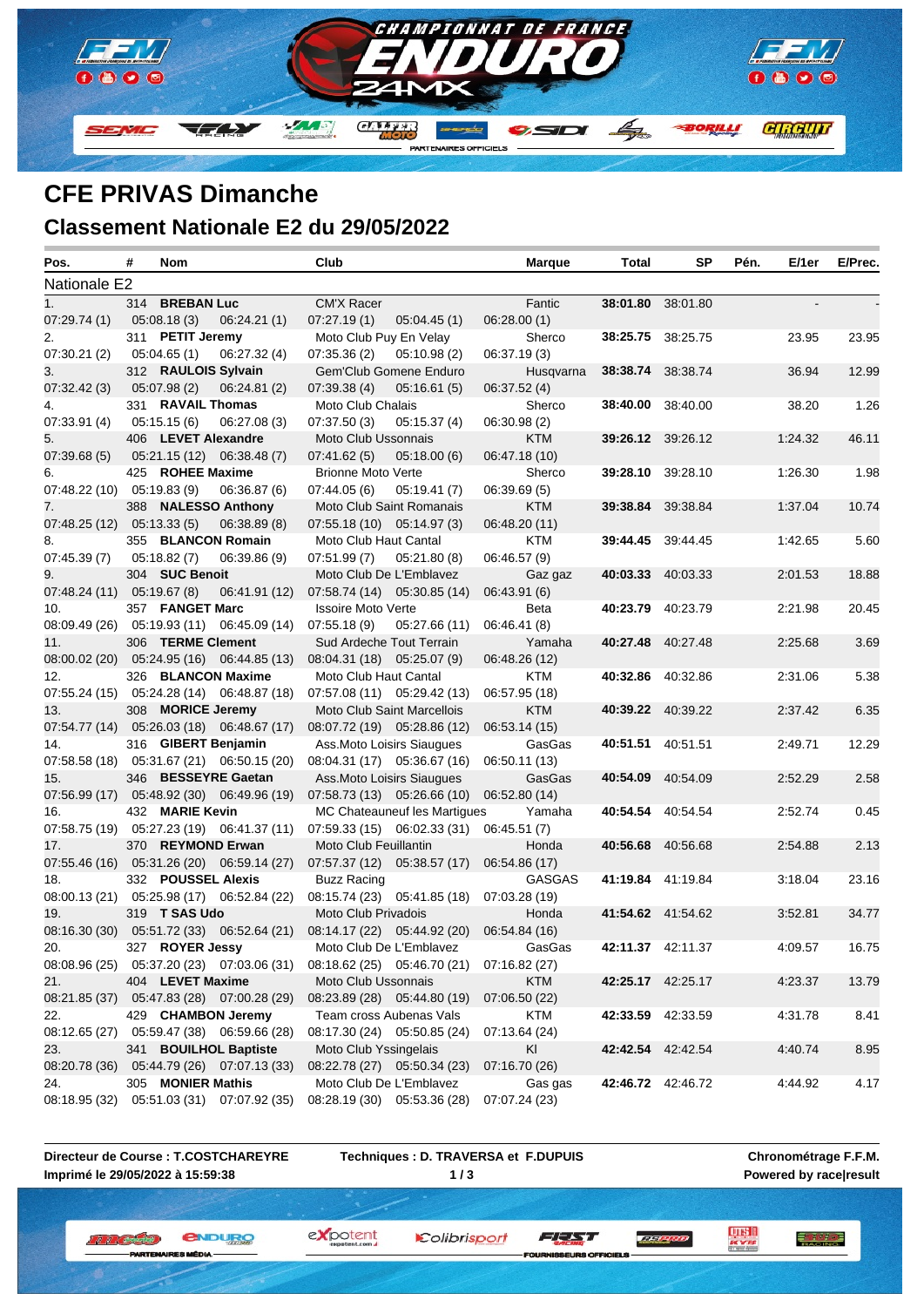

# **CFE PRIVAS Dimanche**

#### **Classement Nationale E2 du 29/05/2022**

| Pos.          | # | Nom                  |                                             | Club                          |                                                                           | <b>Marque</b> | Total | SP                | Pén. | E/1er          | E/Prec. |
|---------------|---|----------------------|---------------------------------------------|-------------------------------|---------------------------------------------------------------------------|---------------|-------|-------------------|------|----------------|---------|
| Nationale E2  |   |                      |                                             |                               |                                                                           |               |       |                   |      |                |         |
| 25.           |   | 349 BRUNEL Etienne   |                                             | Moto Club Haut Cantal         |                                                                           | Husqvarna     |       | 42:53.91 42:53.91 |      | 4:52.11        | 7.19    |
|               |   |                      | 08:19.19 (34) 05:42.70 (25) 07:08.58 (36)   |                               | 08:34.57 (36) 05:49.77 (22) 07:19.08 (30)                                 |               |       |                   |      |                |         |
| 26.           |   | 386 ROBIN Maxime     |                                             | Saint Paul Moto Verte         |                                                                           | Husqvarna     |       | 42:56.61 42:56.61 |      | 4:54.81        | 2.70    |
|               |   |                      | 08:19.03 (33) 05:47.75 (27) 07:10.37 (38)   |                               | 08:30.36 (32) 06:02.77 (32) 07:06.31 (21)                                 |               |       |                   |      |                |         |
| 27.           |   |                      | 347 SAINT ETIENNE Nicolas                   | Sud Ardeche Tout Terrain      |                                                                           | Sherco        |       | 43:13.09 43:13.09 |      | 5:11.29        | 16.47   |
|               |   |                      | 08:29.36 (42) 05:47.84 (29) 07:07.69 (34)   |                               | 08:29.44 (31) 06:01.75 (30) 07:16.98 (28)                                 |               |       |                   |      |                |         |
| 28.           |   |                      | 367 BOUTAUD Mickael                         |                               | Moto Club Des Portes D Auvergne                                           | KTM           |       | 43:13.25 43:13.25 |      | 5.11.44        | 0.15    |
|               |   |                      | 08:25.05 (39) 05:53.17 (34) 07:12.20 (39)   |                               | 08:31.69 (33) 05:52.54 (27) 07:18.56 (29)                                 |               |       |                   |      |                |         |
| 29.           |   | 330 TIVAN Josselin   |                                             | <b>MOTO CLUB ROCHOIS</b>      |                                                                           | <b>BETA</b>   |       | 43:28.67 43:28.67 |      | 5.26.87        | 15.42   |
|               |   |                      | 08:28.17 (41) 05:42.63 (24) 07:01.84 (30)   |                               | 08:50.32 (44) 06:00.08 (29) 07:25.61 (32)                                 |               |       |                   |      |                |         |
| 30.           |   |                      | 444 GRAS Pierre Alexandre                   | Moto Club Lozérien            |                                                                           | KTM           |       | 43:30.48 43:30.48 |      | 5:28.68        | 1.81    |
|               |   |                      | 08:15.85 (29) 06:13.85 (43) 06:57.21 (26)   |                               | 08:18.69 (26) 06:38.95 (44) 07:05.90 (20)                                 |               |       |                   |      |                |         |
| 31.           |   | 315 LARGE Remi       |                                             |                               | Team Tout Terrain Beaujolais                                              | Sherco        |       | 43:35.77 43:35.77 |      | 5.33.96        | 5.28    |
|               |   |                      | 08:15.03 (28) 06:11.76 (41) 06:56.66 (24)   |                               | 08:34.23 (35) 06:24.39 (39) 07:13.67 (25)                                 |               |       |                   |      |                |         |
| 32.           |   | 489 PISTOLESI Luc    |                                             |                               | MC Côte d'Azur - A.S.B.T.P.                                               | Bêta          |       | 43:51.18 43:51.18 |      | 5:49.38        | 15.41   |
|               |   |                      | 08:32.18 (43) 05:55.75 (35) 07:13.61 (40)   |                               | 08:49.44 (41) 05:51.68 (26) 07:28.51 (36)                                 |               |       |                   |      |                |         |
| 33.           |   | 342 GENTY Eddie      |                                             | <b>Fireball Enduro Racing</b> |                                                                           | beta          |       | 44:26.61 44:26.61 |      | 6:24.81        | 35.42   |
|               |   |                      | 08:33.80 (44)  06:19.37 (46)  07:15.51 (41) |                               | 08:25.21 (29) 06:30.80 (42) 07:21.89 (31)                                 |               |       |                   |      |                |         |
| 34.           |   | 380 HOSTIER Fabien   |                                             | Moto Club Brioude             |                                                                           | Beta          |       | 44:39.52 44:39.52 |      | 6:37.72        | 12.90   |
|               |   |                      | 08:43.82 (51) 06:01.36 (39) 07:17.02 (43)   |                               | 08:51.23 (46) 06:17.61 (35) 07:28.46 (35)                                 |               |       |                   |      |                |         |
| 35.           |   | 409 FINE Mathis      |                                             | <b>Briancon Moto Sport</b>    |                                                                           | Sherco        |       | 44:43.12 44:43.12 |      | 6:41.32        | 3.60    |
|               |   |                      | 08:38.16 (45) 06:12.98 (42) 07:15.82 (42)   |                               | 08:38.04 (38) 06:28.58 (41) 07:29.52 (37)                                 |               |       |                   |      |                |         |
| 36.           |   | 400 VERILHAC Lucas   |                                             |                               | Moto club de la haute Ardeche                                             | <b>KTM</b>    |       | 44:53.79 44:53.79 |      | 6:51.99        | 10.66   |
|               |   |                      | 08:51.57 (57) 06:05.75 (40) 07:18.47 (45)   |                               | 08:50.72 (45) 06:14.45 (33) 07:32.82 (38)                                 |               |       |                   |      |                |         |
| 37.           |   | 348 DEBARD Etienne   |                                             | Moto Club Yssingelais         |                                                                           | Husqvarna     |       | 45:20.72 45:20.72 |      | 7:18.92        | 26.92   |
| 38.           |   | 457 NUGOU Matthieu   | 08:42.07 (47)  06:40.41 (52)  07:34.33 (52) |                               | 08:39.71 (39) 06:16.56 (34) 07:27.62 (34)<br>Les Tracautermes De Marcoles | KTM           |       | 45:25.66 45:25.66 |      | 7:23.85        | 4.93    |
|               |   |                      | 08:47.73 (56) 06:14.54 (44) 07:22.61 (46)   |                               | 08:50.20 (42) 06:23.41 (38) 07:47.16 (42)                                 |               |       |                   |      |                |         |
| 39.           |   | 344 TEYRE Mickael    |                                             | Moto Club de Thoiry           |                                                                           | ktm           |       | 45:35.10 45:35.10 |      | 7:33.30        | 9.44    |
|               |   |                      | 08:46.14 (53) 06:23.05 (47) 07:27.60 (47)   |                               | 08:50.30 (43) 06:23.36 (37) 07:44.63 (40)                                 |               |       |                   |      |                |         |
| 40.           |   | 351 GORY Aurelien    |                                             | Diois Sport T.T               |                                                                           | KTM           |       | 45:43.89 45:43.89 |      | 7:42.09        | 8.79    |
|               |   |                      | 08:42.85 (49) 06:33.02 (51) 07:30.66 (49)   |                               | 08:54.59 (47) 06:19.94 (36) 07:42.81 (39)                                 |               |       |                   |      |                |         |
| 41.           |   | 328 GINHAC Killian   |                                             | <b>Issoire Moto Verte</b>     |                                                                           | Sherco        |       | 47:16.76 47:16.76 |      | 9:14.96        | 1:32.86 |
|               |   |                      | 08:56.17 (59) 06:47.36 (55) 07:33.32 (50)   |                               | 09:06.01 (50) 07:08.32 (48) 07:45.56 (41)                                 |               |       |                   |      |                |         |
| 42.           |   | 356 JULLIEN Baptiste |                                             | Moto verte du Pilat           |                                                                           | Husqvarna     |       | 47:57.40 47:57.40 |      | 9:55.60        | 40.63   |
|               |   |                      | 09:10.37 (63) 07:10.22 (59) 07:39.19 (54)   |                               | 09:14.03 (51) 06:56.23 (47) 07:47.33 (43)                                 |               |       |                   |      |                |         |
| 43.           |   | 340 RISPAL Quentin   |                                             | Moto Club Haut Cantal         |                                                                           | Beta          |       | 51:07.07 47:07.07 |      | 04:00 13:05.27 | 3:09.67 |
|               |   |                      | 09:00.71 (60) 07:01.01 (57) 07:34.17 (51)   |                               | 08:58.58 (48) 06:39.39 (45) 07:53.18 (44)                                 |               |       |                   |      |                |         |
| 44.           |   | 473 DUTOUR Paul      |                                             |                               | MOTO CLUB WELCOME TT                                                      | Sherco        |       | 52:57.43 45:57.43 |      | 07:00 14:55.63 | 1:50.35 |
|               |   |                      | 08:42.89 (50) 06:53.39 (56) 07:29.86 (48)   |                               | 08:59.48 (49) 06:25.20 (40) 07:26.60 (33)                                 |               |       |                   |      |                |         |
|               |   |                      | Manque un ou plusieurs CH et/ou SP          |                               |                                                                           |               |       |                   |      |                |         |
|               |   |                      | 307 AUZANNET Alexis                         | <b>Cross Experience</b>       |                                                                           | Beta          |       | 14:14.76 14:14.76 |      |                |         |
| 08:17.00 (31) |   | 05:57.76 (37)        |                                             |                               |                                                                           |               |       |                   |      |                |         |
|               |   |                      | 309 MOLIN PRADEL Luc                        | Moto Nature D'Olt             |                                                                           | Husqvarna     |       | 34:26.64 34:26.64 |      |                |         |
| 07:46.82 (8)  |   |                      | 05:24.59 (15) 06:40.00 (10)                 | 07:52.08 (8)                  | 06:43.13 (46)                                                             |               |       |                   |      |                |         |
|               |   |                      | 313 COMINELLI Sylvain                       | Moto Club Peyratois           |                                                                           | Beta          |       | 27:54.69 27:54.69 |      |                |         |
| 07:43.30 (6)  |   | 05:11.04 (4)         | 06:28.31(5)                                 | 08:32.02 (34)                 |                                                                           |               |       |                   |      |                |         |

**Directeur de Course : T.COSTCHAREYRE Imprimé le 29/05/2022 à 15:59:38**

**PARTEM** 

**Techniques : D. TRAVERSA et F.DUPUIS 2 / 3**

Colibrisport

**Chronométrage F.F.M. Powered by race|result**

三方學學

**LUISH**<br>Acres

*<u>ENDURO</u>* **II II (Breaster)** 

ES MÉDIA

expotent

SEURS OFFICIELS

FEAT

**TELEVISIO**